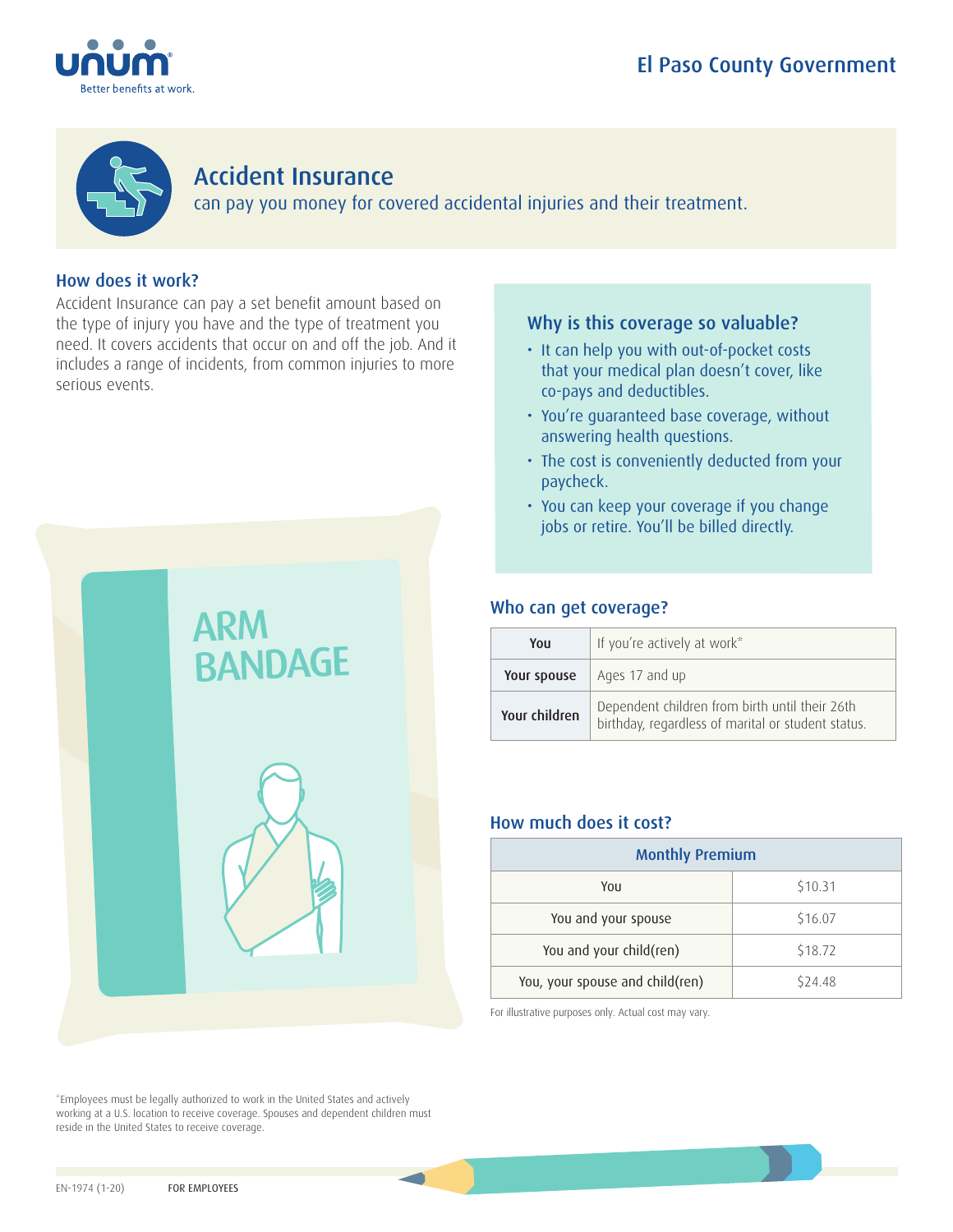## Accident Insurance – Schedule of Benefits

| Covered injuries                                                                                         | <b>Benefit amount</b>                         |  |
|----------------------------------------------------------------------------------------------------------|-----------------------------------------------|--|
| Fractures                                                                                                |                                               |  |
| Open reduction<br>(dependent on location of injury)                                                      | \$150 to \$7,500                              |  |
| Closed reduction<br>(dependent on location of injury)                                                    | \$75 to \$3,750                               |  |
| Chips                                                                                                    | 25% of closed amount                          |  |
| Dislocations                                                                                             |                                               |  |
| Open Reduction<br>(dependent on location of injury)<br>\$300 to \$6,000                                  |                                               |  |
| Closed Reduction<br>(dependent on location of injury)                                                    | \$150 to \$3,000                              |  |
| <b>Burns</b>                                                                                             |                                               |  |
| At least 10 square inches, but less<br>2nd degree $-50$<br>than 20 square inches<br>3rd degree - \$2,500 |                                               |  |
| 2nd degree $-50$<br>At least 20 square inches, but less<br>than 35 square inches<br>3rd degree - \$5,000 |                                               |  |
| 35 or more square inches of the<br>body surface                                                          | 2nd degree - \$1,000<br>3rd degree - \$10,000 |  |
| Skin grafts for 2nd and 3rd<br>degree burns                                                              | 50% of burn benefit                           |  |
| Skin graft for any other accidental traumatic loss of skin                                               |                                               |  |
| At least 10 square inches, but less<br>than 20 square inches                                             | \$150                                         |  |
| At least 20 square inches, but less<br>than 35 square inches<br>\$250                                    |                                               |  |
| 35 or more square inches of the<br>body surface<br>\$500                                                 |                                               |  |
| Concussion<br>\$150                                                                                      |                                               |  |
| \$10,000<br>Coma                                                                                         |                                               |  |
| Ruptured disc                                                                                            | \$800                                         |  |
| Knee cartilage                                                                                           |                                               |  |
| Torn with surgical repair                                                                                | \$750                                         |  |
| Exploratory surgery or cartilage<br>shaved, only                                                         | \$150                                         |  |
| Laceration                                                                                               | \$25-\$600                                    |  |
| Tendon/ligament and rotator cuff                                                                         |                                               |  |
| Surgical repair of one<br>\$800                                                                          |                                               |  |
| Surgical repair of two or more                                                                           | \$1,200                                       |  |
| Exploratory surgery without repair<br>\$150                                                              |                                               |  |
| Dental work, emergency                                                                                   |                                               |  |
| Extraction                                                                                               | \$100                                         |  |
| Crown                                                                                                    | \$300                                         |  |
| Eye injury                                                                                               | \$300                                         |  |

#### Accident coverage is a limited policy.

Underwritten by:

Unum Life Insurance Company of America, Portland, Maine The information is not intended to be a complete description of the insurance coverage available. The policy or its provisions may vary or be unavailable in some states. The policy has exclusions and limitations which may affect any benefits payable. For complete details of coverage and availability, please refer to policy form GA-1 or contact your Unum representative.

© 2020 Unum Group. All rights reserved. Unum is a registered trademark and marketing brand of Unum Group and its insuring subsidiaries.

| Tailored with AD&D |
|--------------------|
| EN-1974 (1-20)     |

(1-20) FOR EMPLOYEES

| <b>Emergency and</b>                                                                                                                                                  | <b>Benefit amount</b> |
|-----------------------------------------------------------------------------------------------------------------------------------------------------------------------|-----------------------|
| hospitalization benefits                                                                                                                                              |                       |
| Ambulance<br>(ground, once per accident)                                                                                                                              | \$400                 |
| Air ambulance                                                                                                                                                         | \$1500                |
| Emergency room treatment                                                                                                                                              | \$100                 |
| Emergency treatment in physician office/urgent care facility<br>Either ER room or Primary Care/Specialist/Urgent Care benefit is<br>payable once per covered accident |                       |
| Primary care physician                                                                                                                                                | \$50                  |
| Specialist                                                                                                                                                            | \$50                  |
| Urgent care facility                                                                                                                                                  | \$50                  |
| Hospital admission (admission or<br>intensive care admission once per<br>covered accident)                                                                            | \$1,000               |
| Intensive care admission<br>(same as above)                                                                                                                           | \$1,500               |
| Hospital confinement<br>(per day up to 365 days)                                                                                                                      | \$100                 |
| Intensive care confinement<br>(per day up to 15 days)                                                                                                                 | \$200                 |
| Medical imaging test<br>(once per accident)                                                                                                                           | \$200                 |
| Outpatient surgery facility service<br>(once per accident)                                                                                                            | \$300                 |
| Pain management<br>(epidural, once per accident)                                                                                                                      | \$100                 |
| <b>Treatment and other</b><br>services                                                                                                                                | <b>Benefit amount</b> |
| Surgery benefit                                                                                                                                                       |                       |
| Open abdominal, thoracic                                                                                                                                              |                       |
|                                                                                                                                                                       | \$1,500               |
| Exploratory (without repair)                                                                                                                                          | \$150                 |
| Hernia repair                                                                                                                                                         | \$150                 |
| Physician follow-up visit<br>(2 visits per accident)                                                                                                                  |                       |
| Primary care physician                                                                                                                                                | \$50                  |
| Specialist                                                                                                                                                            | \$50                  |
| Urgent care facility                                                                                                                                                  | \$50                  |
| Chiropractic visit<br>(up to 0 visits per calendar year)                                                                                                              | ΝA                    |
| Therapy services<br>(up to 6 per accident)                                                                                                                            |                       |
| Occupational therapy                                                                                                                                                  | \$35                  |
| Speech therapy                                                                                                                                                        | \$35                  |
| Physical therapy                                                                                                                                                      | \$35                  |
| Prosthetic device or artificial limb                                                                                                                                  |                       |
| <b>One</b>                                                                                                                                                            | \$750                 |
| More than one                                                                                                                                                         | \$1,500               |
| Appliance (once per accident)                                                                                                                                         | \$100                 |
| Blood, plasma and platelets                                                                                                                                           | \$400                 |

| Lodging (per night up to 30 days per<br>accident)                                                                                                                                                                                        | \$150          |  |  |
|------------------------------------------------------------------------------------------------------------------------------------------------------------------------------------------------------------------------------------------|----------------|--|--|
| Rehabilitation unit confinement<br>(per day up to 15 days; max 30 days<br>per calendar year)                                                                                                                                             | \$100          |  |  |
| <b>Accidental death and other</b><br>covered losses                                                                                                                                                                                      | Benefit amount |  |  |
| Accidental death*                                                                                                                                                                                                                        |                |  |  |
| Employee                                                                                                                                                                                                                                 | \$50,000       |  |  |
| Spouse                                                                                                                                                                                                                                   | \$20,000       |  |  |
| Child                                                                                                                                                                                                                                    | \$10,000       |  |  |
| *The accidental death benefit triples if the insured individual<br>is injured as a fare-paying passenger on a common carrier:<br>Employee-\$150,000; spouse-\$60,000; child-\$30,000                                                     |                |  |  |
| Initial accidental dismemberment - one benefit per<br>accident, not payable with initial accidental loss                                                                                                                                 |                |  |  |
| Loss of both hands or both feet; or                                                                                                                                                                                                      | \$15,000       |  |  |
| Loss of one hand and one foot; or                                                                                                                                                                                                        | \$15,000       |  |  |
| Loss of one hand or one foot:                                                                                                                                                                                                            | \$7,500        |  |  |
| Loss of two or more fingers, toes or<br>any combination; or<br>\$1,500                                                                                                                                                                   |                |  |  |
| Loss of one finger or toe                                                                                                                                                                                                                | \$750          |  |  |
| - once per lifetime, not payable with catastrophic loss<br>Loss of both hands or both feet: or loss of one hand and one<br>foot<br>Employee (prior to age 65)<br>\$100,000                                                               |                |  |  |
| Spouse and child                                                                                                                                                                                                                         | \$50,000       |  |  |
| Employee (ages 65-69)                                                                                                                                                                                                                    | \$50,000       |  |  |
| Spouse and child                                                                                                                                                                                                                         | \$25,000       |  |  |
| Employee (70+ years old)                                                                                                                                                                                                                 | \$25,000       |  |  |
| Spouse and child                                                                                                                                                                                                                         | \$12,500       |  |  |
| Accidental loss - paralysis, sight, hearing and speech<br>Initial accidental loss - one benefit per accident, not payable<br>with initial dismemberment                                                                                  |                |  |  |
| Permanent paralysis; or                                                                                                                                                                                                                  | \$15,000       |  |  |
| Loss of sight of both eyes; or                                                                                                                                                                                                           | \$15,000       |  |  |
| Loss of sight of one eye; or                                                                                                                                                                                                             | \$7,500        |  |  |
| Loss of the hearing of one ear                                                                                                                                                                                                           | \$7,500        |  |  |
| Catastrophic accidental loss <sup>†</sup> - once per lifetime, not<br>payable with catastrophic dismemberment<br>Permanent paralysis; or loss of hearing in both ears; or loss of<br>the ability to speak; or loss of sight of both eyes |                |  |  |
| Employee (prior to age 65)                                                                                                                                                                                                               | \$100,000      |  |  |
| Spouse and child                                                                                                                                                                                                                         | \$50,000       |  |  |
| Employee (ages 65-69)                                                                                                                                                                                                                    | \$50,000       |  |  |
| Spouse and child                                                                                                                                                                                                                         | \$25,000       |  |  |
| Employee (70+ years old)                                                                                                                                                                                                                 | \$25,000       |  |  |
| Spouse and child                                                                                                                                                                                                                         | \$12,500       |  |  |
| <sup>†</sup> Catastrophic accidental benefit - payable after fulfilling a<br>365 day elimination period.                                                                                                                                 |                |  |  |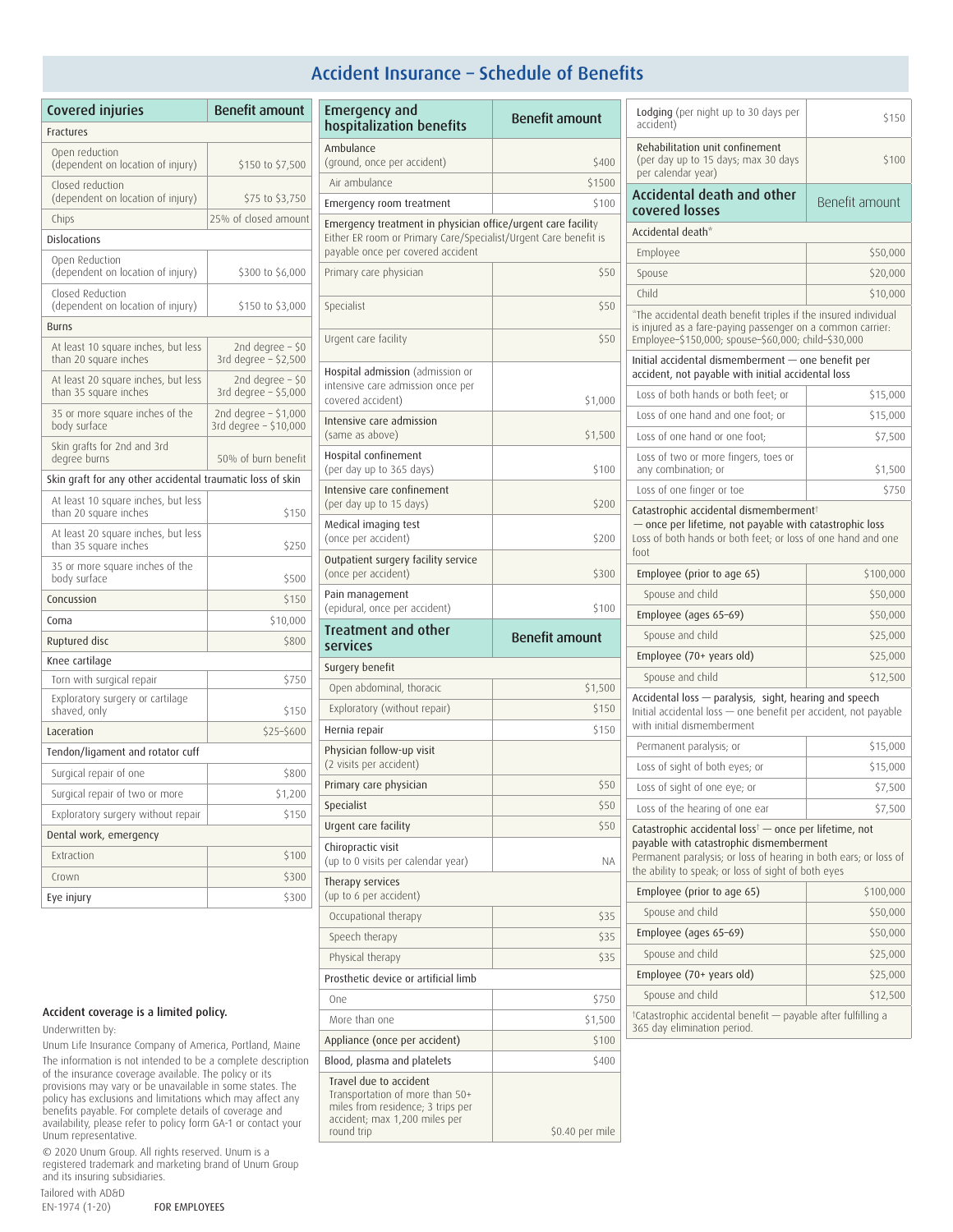#### See Schedule of Benefits for a complete listing of what is covered.

#### THIS IS A LIMITED BENEFITS POLICY.

#### Effective date of coverage

Coverage becomes effective on the first day of the month in which payroll deductions begin.

#### Exclusions and limitations

Unum will not pay benefits for a claim that is caused by, contributed to by or occurs as a result of:

- participating in war or act of war, whether declared or undeclared;
- committing acts of terrorism;
- riding in or driving any motor-driven vehicle in a race, stunt show or speed test;
- operating, learning to operate, serving as a crew member of or jumping, parachuting, or falling from any aircraft or hot air balloon, including those which are not motor-driven. This does not include flying as a fare paying passenger;
- engaging in hang-gliding, bungee jumping, sailgliding, parasailing, parakiting;
- participating or attempting to participate in a felony, being engaged in an illegal occupation or being incarcerated in a penal institution;
- committing or trying to commit suicide or injuring oneself intentionally, while sane;
- practicing for or participating in any semi-professional or professional competitive athletic contests for which any type of compensation or remuneration is received;
- having any sickness or declining process caused by a sickness, including physical or mental infirmity including any treatment for allergic reactions. Unum also will not pay benefits to diagnose or treat the sickness. Sickness means any illness, infection, disease or any other abnormal physical condition which is not caused by an injury. In addition to the exclusions listed above, Unum will also not pay the catastrophic accidental dismemberment or catastrophic accidental loss benefit for the following injuries that are caused by or are the result of:
- an insured's being intoxicated or under the influence of any narcotic unless administered on the advice of a physician; or
- injuries to a dependent child received during the birth.

#### Termination of employee coverage

If you choose to cancel your coverage under the policy, your coverage ends on the first of the month following the date you provide notification to your employer. Otherwise, your coverage under the policy ends on the earliest of the:

- date this policy is cancelled;
- date you are no longer in an eligible group;
- date your eligible group is no longer covered;
- date of your death;
- last day of the period for which you made any required contributions; or last day you are in active employment. However, as long as premium is paid as required, coverage will continue in accordance with the layoff and leave of absence provisions of this policy. Unum will provide coverage for a payable claim which occurs while you are covered under this policy.

#### THIS IS A LIMITED BENEFITS POLICY

This information is not intended to be a complete description of the insurance coverage available. The policy or its provisions may vary or be unavailable in some states. The policy has exclusions and limitations which may affect any benefits payable. For complete details of coverage and availability, please refer to Policy Form GA-1 et al. or contact your Unum representative.

Unum complies with state civil union and domestic partner laws when applicable.

#### Underwritten by:

Unum Life Insurance Company of America, Portland, Maine

© 2020 Unum Group. All rights reserved. Unum is a registered trademark and marketing brand of Unum Group and its insuring subsidiaries.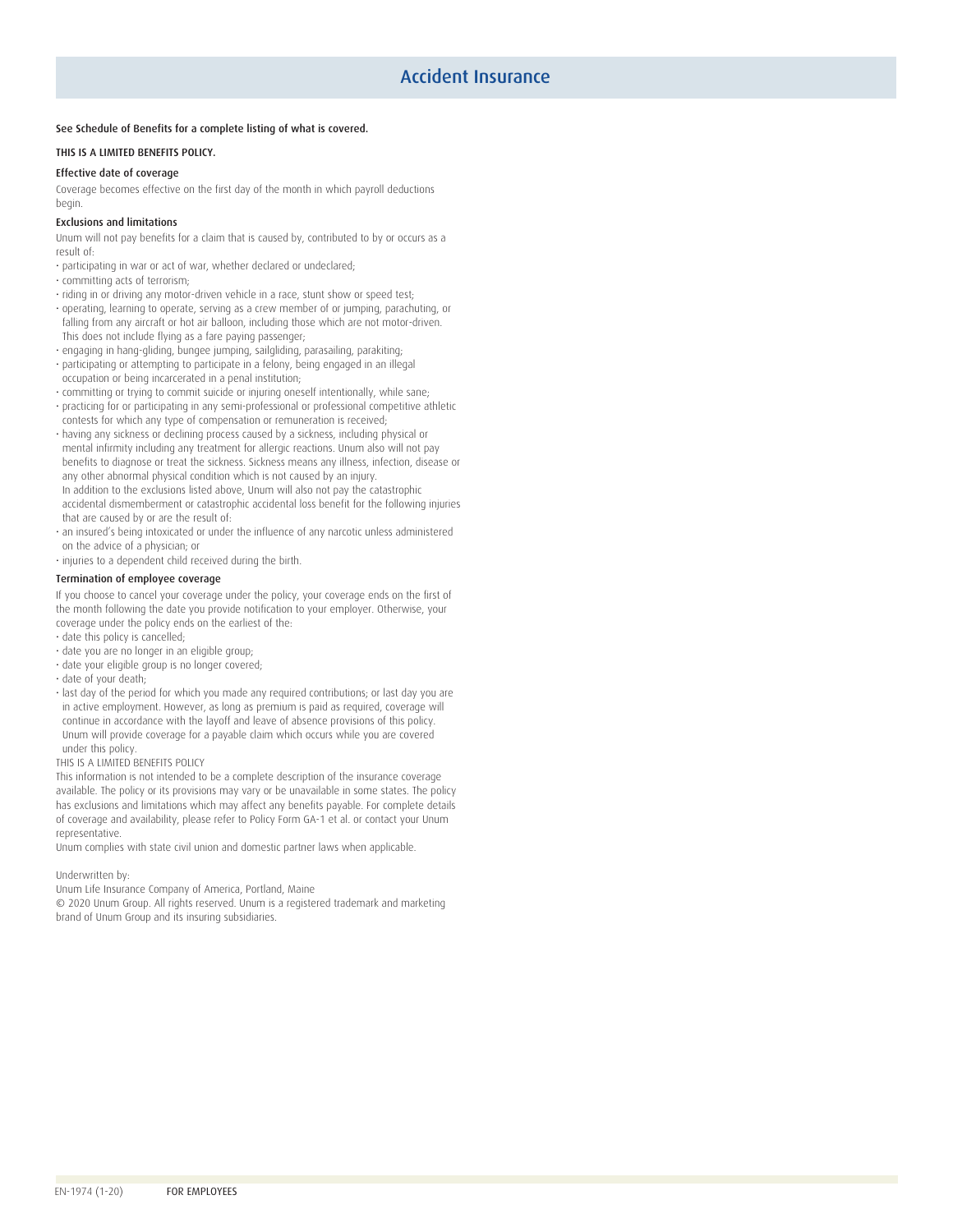



## Critical Illness Insurance

can pay money directly to you when you're diagnosed with certain serious illnesses.

## How does it work?

If you're diagnosed with an illness that is covered by this insurance, you can receive a benefit payment in one lump sum. You can use the money however you want.

## Why is this coverage so valuable?

- The money can help you pay out-of-pocket medical expenses, like co-pays and deductibles.
- You can use this coverage more than once. Even after you receive a payout for one illness, you're still covered for the remaining conditions. If you have a different condition later, you can receive another benefit.
- This insurance pays you once for each eligible illness. However, the diagnoses must be at least 90 days apart, and the conditions can't be related to each other.

## What's covered?

- Heart attack
- Blindness
- Major organ failure
- End-stage kidney failure
- Benign brain tumor
- Coronary artery bypass surgery (pays at 25% of lump sum benefit)
- Coma that lasts at least 14 consecutive days
- Stroke whose effects are confirmed at least 30 days after the event
- Occupational HIV
- Permanent paralysis of at least two limbs due to a covered accident

## Coverage is also included for:

- Cancer
- Carcinoma in situ pays 25% of your coverage amount. (Carcinoma in situ is defined as cancer that involves only cells in the tissue in which it began and that has not spread to nearby tissues.)

## Why should I buy coverage now?

- It's more affordable when you buy it through your employer.
- The cost is conveniently deducted from your paycheck.
- You can keep coverage if you leave the company or retire. You'll be billed at home.

## What else is included?

## A Wellness Benefit

Every year, each family member who has Critical Illness coverage can also receive \$50 for getting a health screening test, such as:

- Blood tests
- Chest X-rays
- Stress tests
- Colonoscopies
- Mammograms
- And other tests listed in your policy

## A Recurrence Benefit

You can receive an additional payment if you have a second occurrence of benign brain tumor, heart attack, coma or stroke — as long as 12 months have passed between the two diagnoses. The Recurrence Benefit pays 100% of your coverage amount.

Please refer to the policy for complete details about these covered conditions. Coverage may vary by state. See exclusions and limitations.

Effective date of coverage: Coverage becomes effective on the first day of the month in which payroll deductions begin. Employees must be legally authorized to work in the United States and actively working at a U.S. location to receive coverage. Spouses and dependent children must reside in the United States to receive coverage.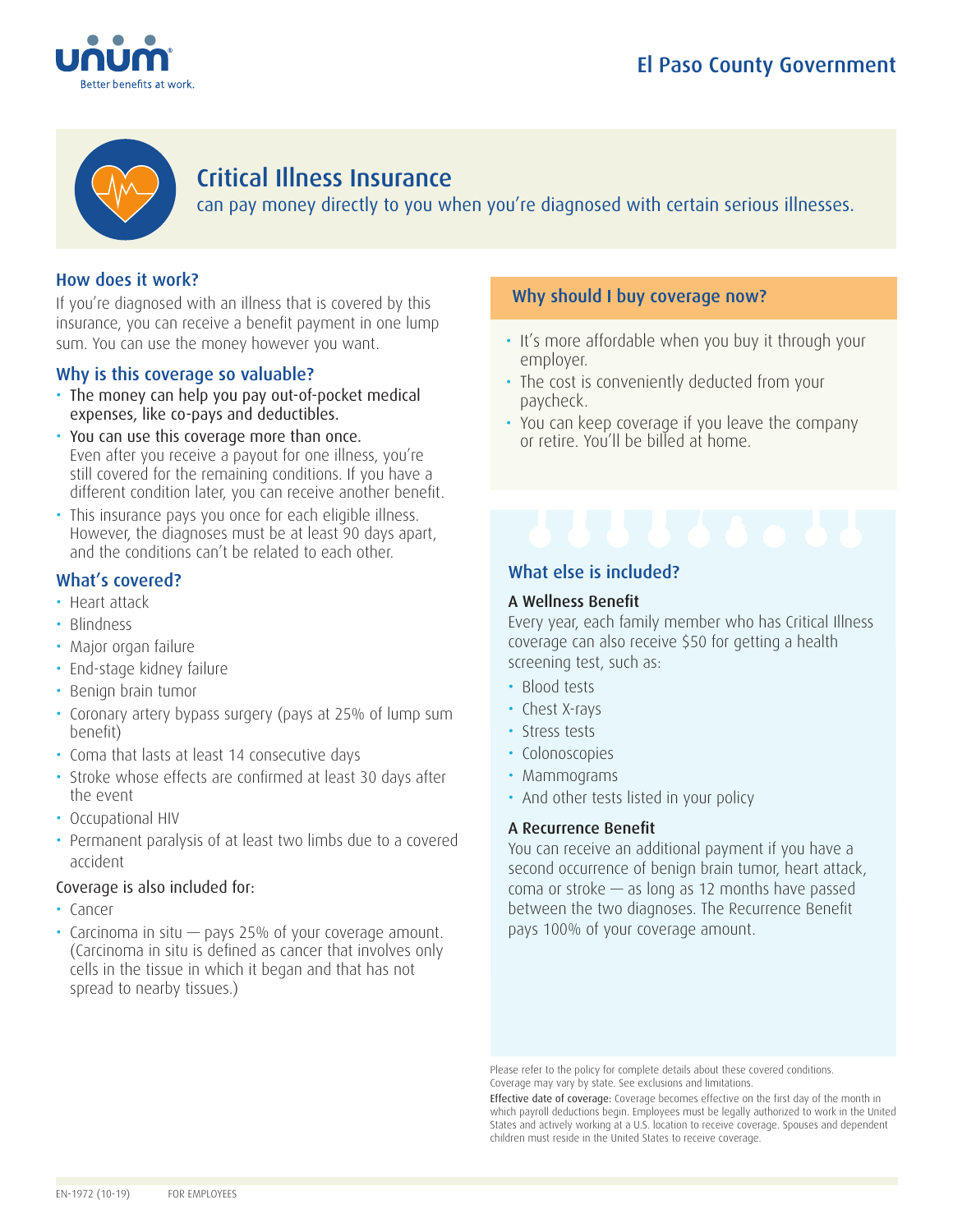## Critical Illness Insurance

#### Who can get coverage?

Coverage is guaranteed up to the stated amount.

| You:              | Choose \$10,000 or \$20,000 of coverage. Coverage<br>is quaranteed up to \$20,000 if you apply during this<br>enrollment.                                                                                                                                                                                                                                                                        |
|-------------------|--------------------------------------------------------------------------------------------------------------------------------------------------------------------------------------------------------------------------------------------------------------------------------------------------------------------------------------------------------------------------------------------------|
| Your<br>spouse:   | Spouses from age 17 and up can get \$5,000 or<br>\$10,000 of coverage during this enrollment. Coverage<br>is guaranteed up to \$10,000 with no medical questions<br>as long as you have purchased coverage for yourself.                                                                                                                                                                         |
| Your<br>children: | Dependent children from newborns to age 26 are<br>automatically covered at no extra cost. Their coverage<br>amount is 50% of yours. They are covered for all the<br>same illnesses, plus these specific childhood conditions:<br>cerebral palsy, cleft lip or palate, cystic fibrosis, Down<br>syndrome and spina bifida. The diagnosis must occur<br>after the child's coverage effective date. |

| Monthly Wellness Benefit Premium of \$50 |        |  |
|------------------------------------------|--------|--|
| Employee and children                    | \$1.66 |  |
| Spouse                                   | \$1.66 |  |

| Monthly premium for \$1,000 of coverage |                          |  |  |
|-----------------------------------------|--------------------------|--|--|
| Age                                     | <b>Uni-Tobacco Rates</b> |  |  |
| $0 - 24$                                | \$0.74                   |  |  |
| 25-29                                   | \$0.86                   |  |  |
| $30 - 34$                               | \$1.26                   |  |  |
| 35-39                                   | \$1.75                   |  |  |
| $40 - 44$                               | \$2.51                   |  |  |
| $45 - 49$                               | \$3.53                   |  |  |
| $50 - 54$                               | \$4.79                   |  |  |
| 55-59                                   | \$6.47                   |  |  |
| 60-64                                   | \$8.70                   |  |  |
| 65-69                                   | \$11.10                  |  |  |
| $70 - 99$                               | \$13.55                  |  |  |

#### Cost of coverage example

would be \$12.60 + \$1.66 = \$14.26 Example: The cost of \$10,000 of coverage for a 30 year old

Wellness benefit premium of \$1.66 is in addition to the base premium Actual billed amounts may vary. For illustrative purposes only.

#### Exclusions and limitations

#### Exclusions and limitations

result of: Unum will not pay benefits for a claim that is caused by, contributed to by or occurs as a

- Committing or attempting a felony or being engaged in an illegal occupation; or
- not; or • Committing or trying to commit suicide or injuring oneself intentionally, whether sane or
- Participating in war or any act of war, whether declared or undeclared; or
- Committing acts of terrorism; or
- physician-prescribed medication, taken in the prescribed dosage • Being under the influence of or addicted to intoxicants or narcotics. This would not include

#### Termination of employee coverage

coverage under the policy ends on the earliest of the: the month following the date you provide notification to your employer. Otherwise, your If you choose to cancel your coverage under the policy, your coverage ends on the first of

- Date this policy is canceled;
- Date you are no longer in an eligible group;
- Date your eligible group is no longer covered;
- Date of your death;
- Last day of the period for which you made any required contributions; or
- in accordance with the Layoff and Leave of Absence provisions of this policy. coverage will continue if you elect to continue coverage under the portability provision or • Last day you are in active employment. However, as long as premium is paid as required,

children. this policy ends or the date a dependent child no longer meets the definition of dependent Coverage on your dependent children ends on the earliest of the date your coverage under

this policy. Unum will provide coverage for a payable claim which occurs while you are covered under

THIS INSURANCE PROVIDES LIMITED BENEFITS

representative. details of coverage and availability, please refer to Policy Form CI-1 or contact your Unum policy has exclusions and imitations which may affect any benefits payable. For complete available. The policy or its provisions may vary or be unavailable in some states. The This information is not intended to be a complete description of the insurance coverage

Underwritten by:

Unum Life Insurance Company of America, Portland, Maine

brand of Unum Group and its insuring subsidiaries. © 2019 Unum Group. All rights reserved. Unum is a registered trademark and marketing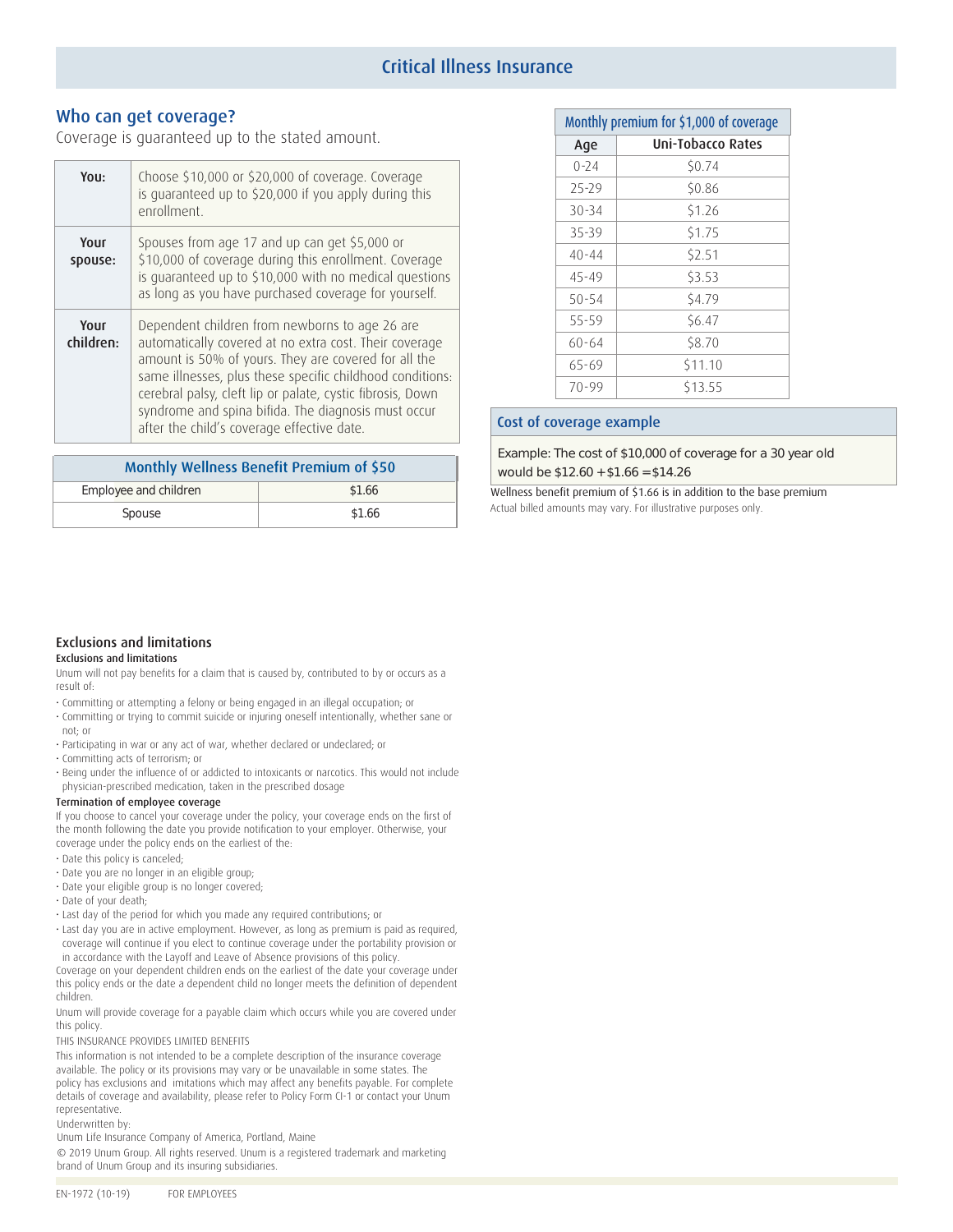



## Hospital Insurance

can pay benefits that help you with the costs of a covered hospital visit.

## How does it work?

Hospital Insurance helps covered employees and their families cope with the financial impacts of a hospitalization. You can receive benefits when you're admitted to the hospital for a covered accident, illness, or childbirth. The money is paid directly to you – not to a hospital or care provider. The money can also help you pay the out-of-pocket expenses your medical plan may not cover, such as coinsurance, co-pays and deductibles.

## What's included?

- \$1,000 for each covered hospital admission once per year
- \$100 for each day of your covered hospital stay, up to 15 days - once per year
- \$200 for each day you spend in intensive care, up to 15 days - once per year

# Why is this coverage so valuable?

- You get affordable rates when you buy this coverage at work.
- The cost is conveniently deducted from your paycheck.
- The benefits in this plan are compatible with a Health Savings Account (HSA).

## Who can get coverage?

| You:           | If you're actively at work                                                                |  |  |
|----------------|-------------------------------------------------------------------------------------------|--|--|
| Your spouse:   | ages 17 and up                                                                            |  |  |
| Your children: | Dependent children until their 26th birthday,<br>regardless of marital or student status. |  |  |

Employee must purchase coverage for themselves in order to purchase spouse or child coverage. Employees must be legally authorized to work in the United States and actively working at a U.S. location to receive coverage. Spouses and dependent children must reside in the United States to receive coverage.



# How much does it cost?

| Hospital Insurance monthly rates |                        |                       |                                 |
|----------------------------------|------------------------|-----------------------|---------------------------------|
| Employee                         | Employee<br>and spouse | Employee<br>and child | Employee<br>spouse<br>and child |
| \$20.95                          | \$39.96                | \$28.52               | \$47.53                         |

For illustrative purposes only. Actual cost may vary. Coverage becomes effective on the first day of the month in which payroll deductions begin.

#### This plan has a pre-existing condition limitation. See the disclosures for more information.